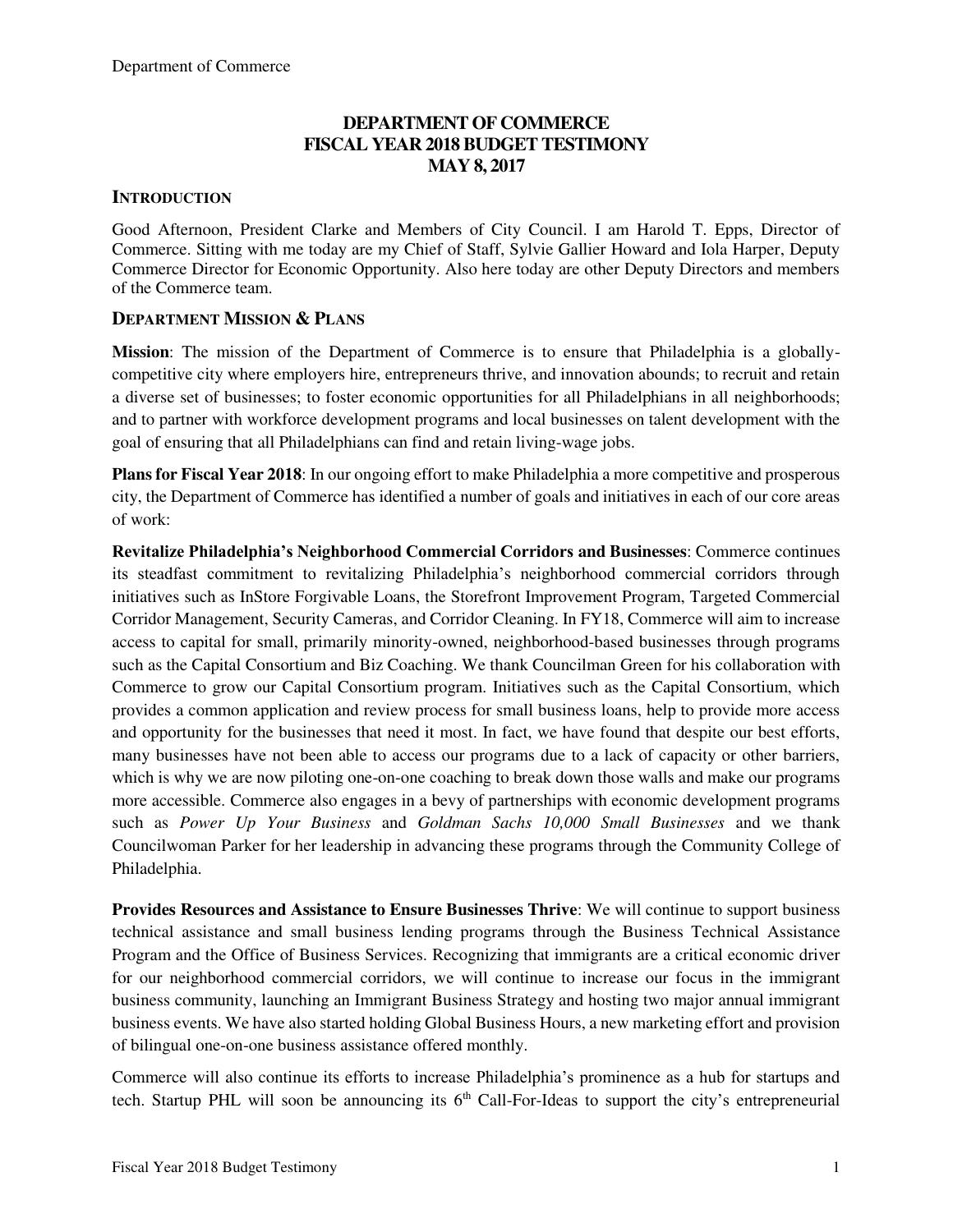ecosystem and will leverage other resources to highlight the existing tech community on a national stage, such as recent participation in the South by South West (SXSW) event. Further, Commerce is working on a strategy to build capacity in minority-owned local startups to increase the diversity of this important sector.

**Recruit and Retain Businesses to Philadelphia**: Commerce, in partnership with organizations such as PIDC and Select Greater Philadelphia, plays a lead role in recruiting and retaining businesses to Philadelphia. In order to ensure a cohesive and unified approach, in 2017 Commerce has initiated regular convenings of all of our business attraction/retention partners to develop a branding and marketing strategy for pitching Philadelphia. Better coordination will not only maximize our efforts, but it will also better ensure the success of new initiatives, such as Gateway Philly, which Commerce launched in early 2017. Gateway Philly provides a rental rebate for businesses looking to bring an office – and at least 20 jobs – to a Philadelphia office space. Through this initiative, over the course of FY18, we hope to bring 20 new companies and a total of 500 new jobs to the city. Commerce will also prioritize its leadership role as part of City Council's Special Committee on Regulatory Reform. Reducing bureaucracy and burdens for businesses helps to encourage economic growth and innovation, and ultimately leads to more jobs for our residents. I want to thank President Clarke and Councilman Green for their leadership and their urgency in accomplishing this important task.

While we continue to foster a more business-friendly environment in Philadelphia, Commerce will also continue its work on raising our global profile and international business presence. In the late spring, Commerce will participate in trade missions to China and Korea, in each case targeting business attraction, foreign investment and direct flights between Philadelphia and Asia. We will also continue to build upon our efforts in Europe in 2016, and we will play a key role in launching the Philadelphia Export Plan, expanding and promoting resources for Philadelphia businesses to increase their market share through export.

**Connect Philadelphia's Emerging and Existing Workforce to Career Readiness Opportunities and Living Wage Jobs**: In 2016, Commerce launched the Talent Development Unit in order to build a bridge between employers seeking talent and the myriad high-quality workforce development programs that serve our residents. Commerce and the Managing Director's Office will continue to spearhead the Workforce Steering Committee, working closely with Philadelphia Works, the School District of Philadelphia, the Community College of Philadelphia and others. Several pilot programs are planned for FY18 including the Fair Chance Hiring Program, a pilot program that will offer grants to businesses that employ individuals with a criminal background. The purpose of the Fair Chance program is to encourage employers to provide more opportunities for returning citizens. Fair Chance aims to create 100 jobs for formerly convicted Philadelphians during this one-year pilot period. If the pilot is successful, the Administration hopes to build on its strengths and make any necessary alterations based on learnings, in order to develop a more attractive alternative to the sorely underutilized PREP tax credit program. Another initiative that Commerce has planned for FY18 is the Bank Works program. I credit the Council President's Office for bringing this program to our attention. Together with City Council, we will implement the Bank Works program offering bank-teller training to un- and under-employed Philadelphians, with a goal of 100 participants and 78 permanent jobs. We will also continue our efforts to increase the pool of talent by launching a "Make Manufacturing Cool" campaign to raise awareness about career pathways in manufacturing and industry. We thank Councilman Henon for his leadership in promoting and preserving Philadelphia's manufacturing sector.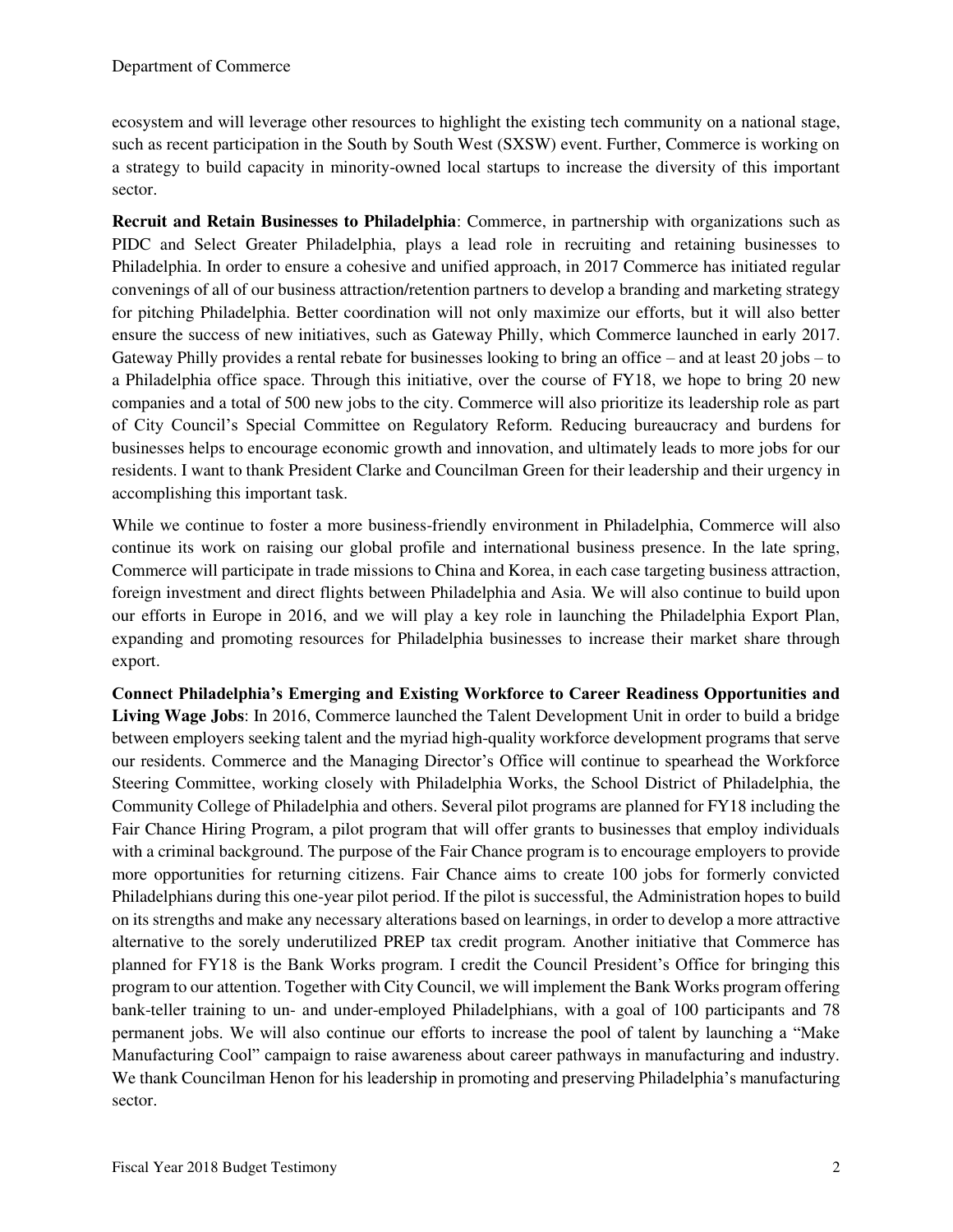**Invest in the Capacity of Minority-, Women- and Disabled-Owned Enterprises (M/W/DSBEs)**: OEO will continue to drive increased participation, working towards the 35% contracting goal that was set by the 2015 Disparity Study. OEO will aim to increase the registry of M/W/DSBEs by 10-15%, with the majority of the increase being focused in Philadelphia zip codes. While increasing the size of the registry continues to be a priority, OEO recognizes that certification and belonging to the registry are not enough to ensure access to opportunities. This is why the Office of Economic Opportunity has strengthened its focus on building capacity in minority-, women- and disabled-owned businesses. OEO is partnering with capacity-building organizations to connect M/W/DSBEs to resources such as technical assistance, financing, bonding, and assistance with certification. In order to increase participation, OEO plans to step up its monitoring activities, increasing the oversight of Economic Opportunity Plans (EOPs) and highlighting and sharing information about contractors that are not in compliance to encourage improved performance. OEO has begun facilitating regular convening of third-party certifying agencies and M/W/DSBE professionals across the country to foster communication, identify service gaps, and build cross-referrals mechanisms; all with the goal of improving the efficiency of certification options available to local businesses. We thank Councilman Jones, Councilwoman Reynolds Brown, and Councilman Oh for their partnership and push for more oversight and inclusion.

In addition to all the initiatives that I have mentioned today, Commerce is committed to increased tracking of outcomes and performance measures. We have just recently distributed *Commerce By The Numbers*, a document that encompasses the results of our work for calendar year 2016. Further, in partnership with Councilwoman Gym, we will track the outcomes of our business incentive programs, and through our partnership with Councilman Domb, we will commission a study of our economic development incentives and tax credits, research best practices in other cities, and consider recommendations for how to enhance Philadelphia's competitive edge.

Commerce is committed to driving economic development and revitalization, furthering job creation throughout the city, from our central business district to all of our neighborhoods. Commerce works in concert with numerous city and quasi-city agencies to achieve our mission, to explore options to reduce poverty, homelessness and unemployment, to contribute to conversations about increased innovation and efficiency, and to explore long-term capital and infrastructure improvements that will catalyze Philadelphia's future growth. Economic development is a long-term process with many parts, but the city has made tremendous progress in the last two decades and you can be certain that we will do all that we can to build upon and accelerate this growth.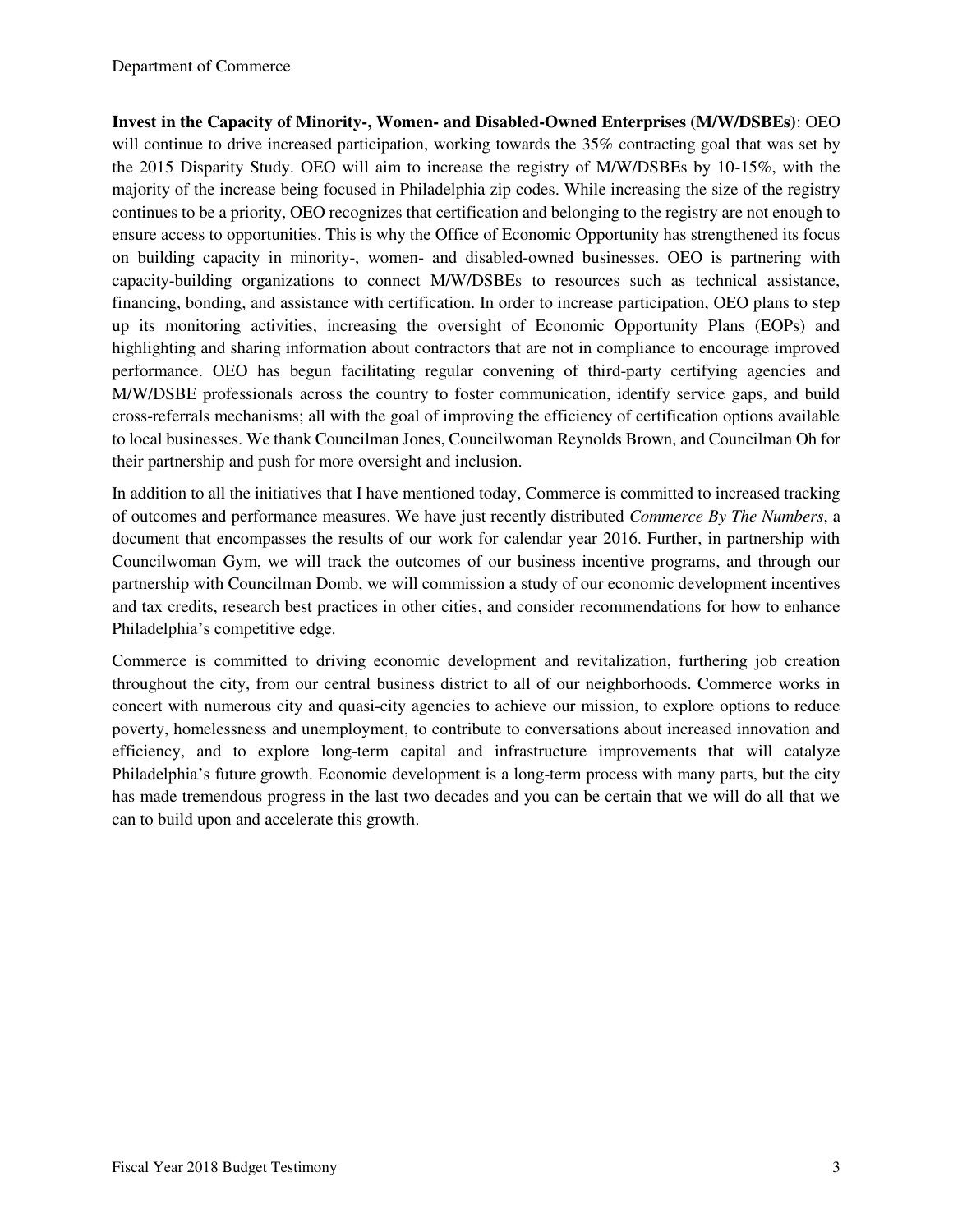# **BUDGET SUMMARY & OTHER BUDGET DRIVERS**

| <b>Staff Demographics Summary (as of February 1, 2017)</b> |           |           |           |           |  |  |  |  |  |  |  |  |
|------------------------------------------------------------|-----------|-----------|-----------|-----------|--|--|--|--|--|--|--|--|
|                                                            | Total     | Minority  | White     | Female    |  |  |  |  |  |  |  |  |
| Number of Full-Time Staff-City staff                       | 42        | 26        | 16        | 29        |  |  |  |  |  |  |  |  |
| Number of Civil Service-Exempt Staff                       | 28        | 18        | 10        | 18        |  |  |  |  |  |  |  |  |
| Number of Executive Staff (deputy level & above)           | 6         | 3         | 3         | 3         |  |  |  |  |  |  |  |  |
| Number of employees through PIDC                           | 22        | 16        | 6         | 17        |  |  |  |  |  |  |  |  |
| Average Salary, Full-Time Staff                            | \$74,625  | \$74,428  | \$74.981  | \$69,589  |  |  |  |  |  |  |  |  |
| Average Salary, Civil Service-Exempt Staff                 | \$80.913  | \$81,264  | \$80,282  | \$73,986  |  |  |  |  |  |  |  |  |
| Average Salary, Executive Staff                            | \$126.399 | \$131,667 | \$121,132 | \$116,508 |  |  |  |  |  |  |  |  |
| Average Salary, PIDC Staff                                 | \$58,796  | \$57.814  | \$65,083  | \$60,470  |  |  |  |  |  |  |  |  |
| Median Salary, Full-Time Staff                             | \$70,000  | \$70,000  | \$70,225  | \$68,000  |  |  |  |  |  |  |  |  |
| Median Salary, Civil Service-Exempt Staff                  | \$70,000  | \$70,000  | \$70,225  | \$68,000  |  |  |  |  |  |  |  |  |
| Median Salary, Executive Staff                             | \$120,762 | \$122,500 | \$119,025 | \$119,025 |  |  |  |  |  |  |  |  |
| Median Salary, PIDC Staff                                  | \$55,000  | \$57.814  | \$61,500  | \$52,000  |  |  |  |  |  |  |  |  |

| <b>Employment Levels (as of February 1, 2017)</b> <sup>1</sup> |                 |          |  |  |  |  |  |  |  |  |
|----------------------------------------------------------------|-----------------|----------|--|--|--|--|--|--|--|--|
|                                                                | <b>Budgeted</b> | Filled   |  |  |  |  |  |  |  |  |
| Number of Full-Time Positions <sup>1</sup>                     | 65              | 64       |  |  |  |  |  |  |  |  |
| Number of Part-Time Positions                                  | 0               |          |  |  |  |  |  |  |  |  |
| Number of Civil-Service Exempt<br>Positions                    | 28              | 28       |  |  |  |  |  |  |  |  |
| Number of Executive Positions                                  | 6               |          |  |  |  |  |  |  |  |  |
| Number of employees through PIDC                               | 23              | 22       |  |  |  |  |  |  |  |  |
| Average Salary of All Full-Time<br>Positions                   | \$70,474        | \$70,772 |  |  |  |  |  |  |  |  |
| Median Salary of All Full-Time<br>Positions                    | \$63,000        | \$63,000 |  |  |  |  |  |  |  |  |

<sup>1</sup> These totals are inclusive of employees through PIDC.

| <b>General Fund Financial Summary by Class</b> |                                 |                                   |                                 |                               |                                 |                          |
|------------------------------------------------|---------------------------------|-----------------------------------|---------------------------------|-------------------------------|---------------------------------|--------------------------|
|                                                | FY16 Original<br>Appropriations | FY16 Actual<br><b>Obligations</b> | FY17 Original<br>Appropriations | FY17 Estimated<br>Obligations | FY18 Proposed<br>Appropriations | Difference:<br>FY18-FY17 |
| Class 100 - Employee Compensation              | \$2,356,211                     | \$2,351,610                       | \$2,107,565                     | \$2,265,934                   | \$2,200,461                     | $(\$65,473)$             |
| Class 200 - Purchase of Services               | \$20,164,929                    | \$20,074,833                      | \$20,529,929                    | \$20,475,886                  | \$20,469,929                    | $(\$5,957)$              |
| Class 300 - Materials and Supplies             | \$36,654                        | \$17,760                          | \$26,654                        | \$25,159                      | \$25,159                        | \$0                      |
| Class 400 - Equipment                          | \$0                             | \$18,843                          | \$0                             | \$1,495                       | \$1,495                         | \$0                      |
| Class 500 - Contributions                      | \$500,000                       | \$500,000                         | \$500,000                       | \$500,000                     | \$500,000                       | \$0                      |
| Class 700 - Debt Service                       | \$0                             | \$0                               | \$0                             | \$0                           | \$0                             | \$0                      |
| Class 800 - Payment to Other Funds             | \$0                             | \$0                               | \$0                             | \$0                           | \$0                             | \$0                      |
| Class 900 - Advances/Misc. Payments            | \$0                             | \$0                               | \$0                             | \$0                           | \$0                             | \$0                      |
|                                                | \$23,057,794                    | \$22,963,046                      | \$23,164,148                    | \$23,268,474                  | \$23,197,044                    | $(\$71,430)$             |

| <b>Professional Services Contracts Summary</b> |          |             |             |             |                        |                              |  |  |  |  |  |  |
|------------------------------------------------|----------|-------------|-------------|-------------|------------------------|------------------------------|--|--|--|--|--|--|
|                                                | FY12     | <b>FY13</b> | <b>FY14</b> | <b>FY15</b> | <b>FY16</b>            | <b>FY17 YTD</b><br>(Q1 & Q2) |  |  |  |  |  |  |
| Total amount of contracts                      | \$75,000 | \$75,000    | \$75,000    | \$84,399    | \$368,000 <sup>2</sup> | \$75,000                     |  |  |  |  |  |  |
| Total amount to M/W/DSBE                       | \$31,875 | \$31,875    | \$31,875    | \$41,274    | \$331,250              | \$38,250                     |  |  |  |  |  |  |
| <b>Participation Rate</b>                      | 43%      | 43%         | 43%         | 49%         | 90%                    | 51%                          |  |  |  |  |  |  |

<sup>2</sup> In FY16 there was a one-time contract for monitoring of the 4601 Market Street project that went to a MBE prime vendor and subcontractor.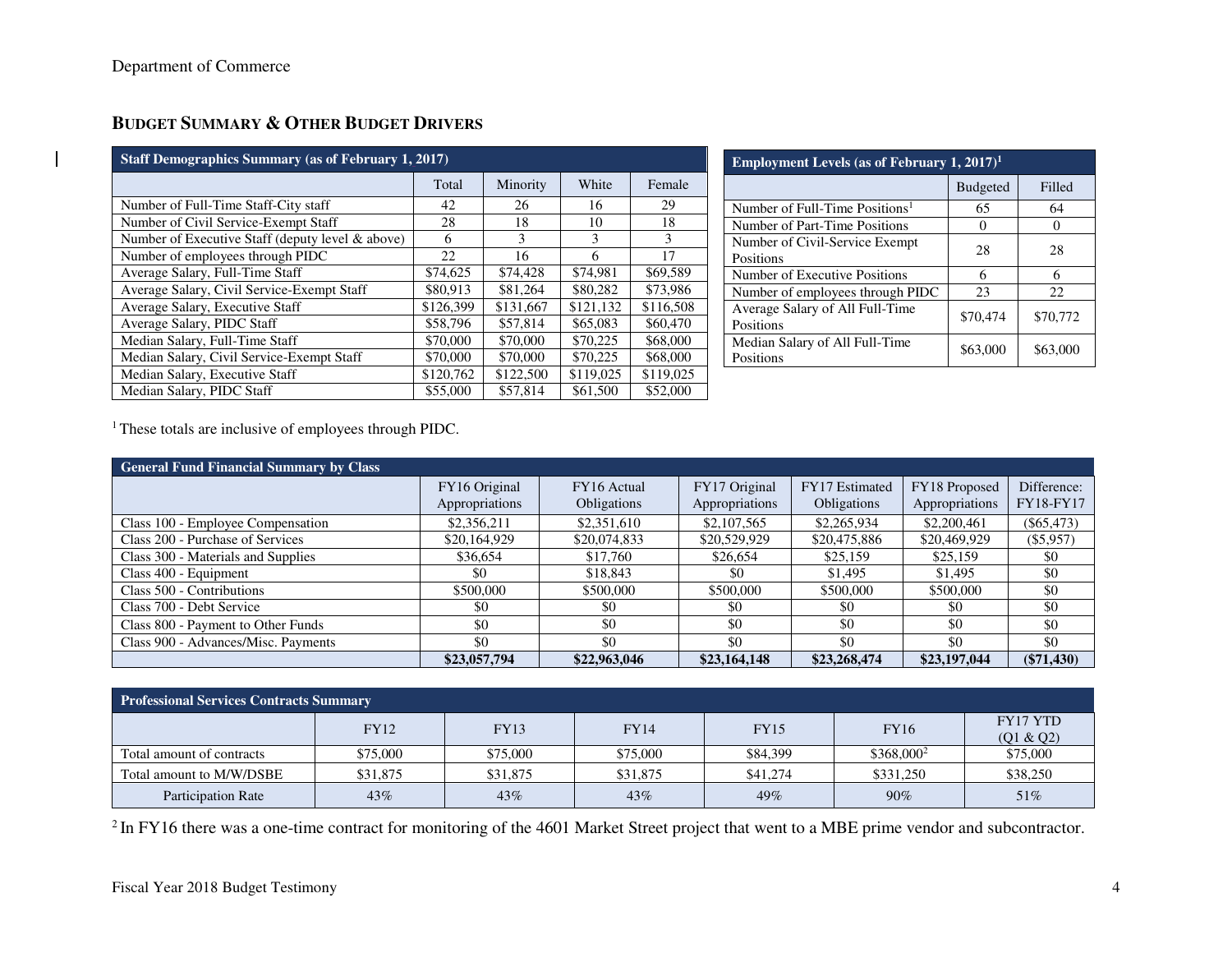# Department of Commerce

| M/W/DSBE Contract Participation Goal |             |      |             |  |  |  |  |  |  |  |  |
|--------------------------------------|-------------|------|-------------|--|--|--|--|--|--|--|--|
|                                      | <b>FY16</b> | FY17 | <b>FY18</b> |  |  |  |  |  |  |  |  |
| M/W/DSBE Contract Participation Goal | 35%         | 35%  | 45%         |  |  |  |  |  |  |  |  |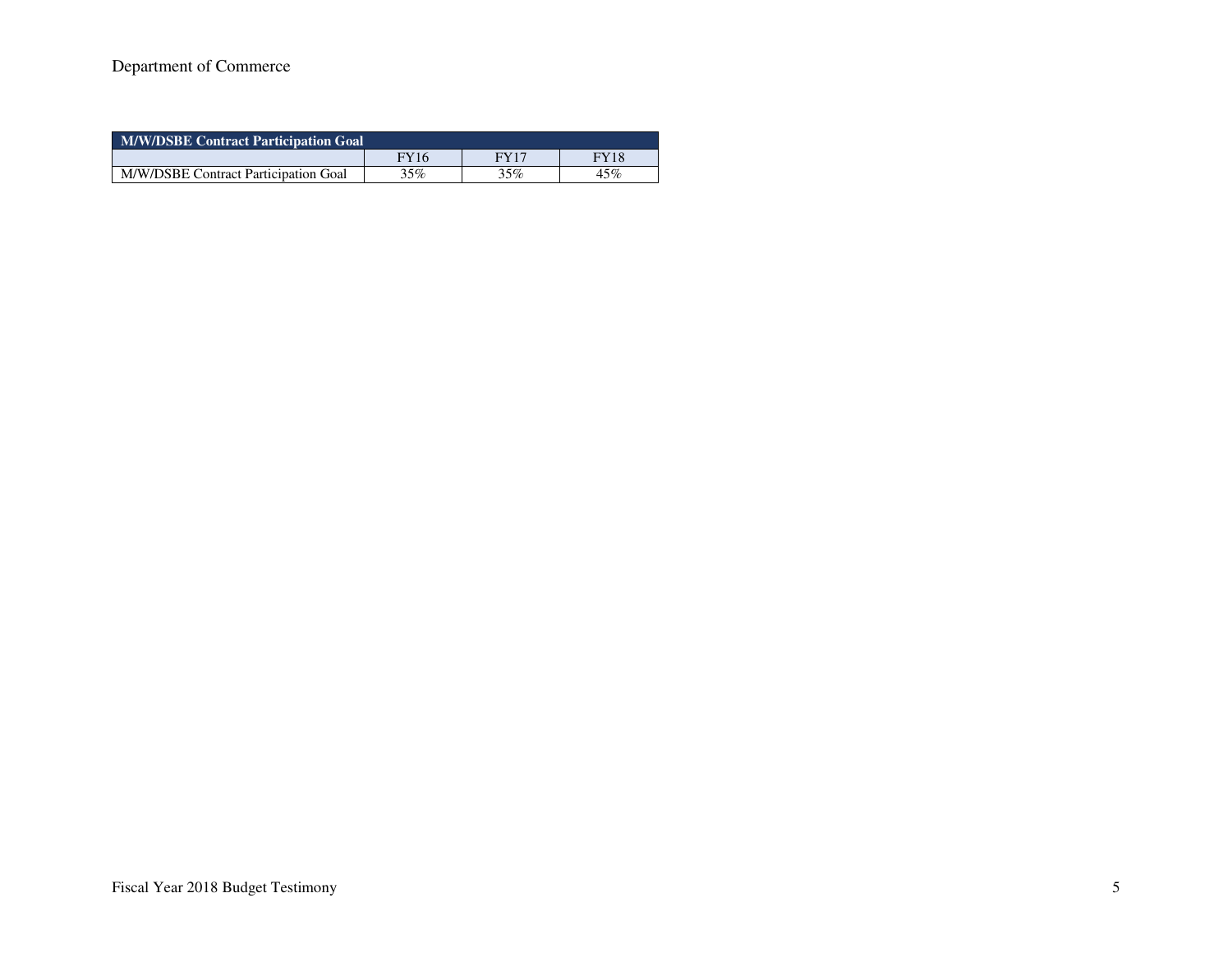## **PROPOSED BUDGET OVERVIEW**

#### **Proposed Funding Request**:

The proposed Fiscal Year 2018 General Fund budget totals \$23,197,044, a decrease of \$71,430 over Fiscal Year 2017 estimated obligation levels. This decrease is primarily due to lump sum payments for retirements and back pay in class 100.

The proposed budget includes:

- \$2,200,461 in class 100, a \$65,473 decrease over FY17. This funding change is primarily due to lump sum payments due to retirements and back pay arrangements. These funds will support economic development and Office of Economic Opportunity staffing needs.
- \$20,469,929 in class 200, a \$5,957 decrease over FY17. This funding change is due to several factors in the budget including: a one-million-dollar decrease in funding for economic stimulus through the elimination of one-time funding., a new \$500K allocation for the Fair Chance Hiring Program Pilot, a \$60K decrease in the funding for the Capital Consortium and a restoration of \$54,043 that was cut in FY17. \$15 million of these dollars are pass through to the Convention Center. The remaining amount goes to various third-party vendors for economic development.
- $\bullet$  \$26,654 in class 300/400 in FY18, the same as in FY17.
- $\bullet$  \$500,000 in class 500, the same as in FY18 as in FY17.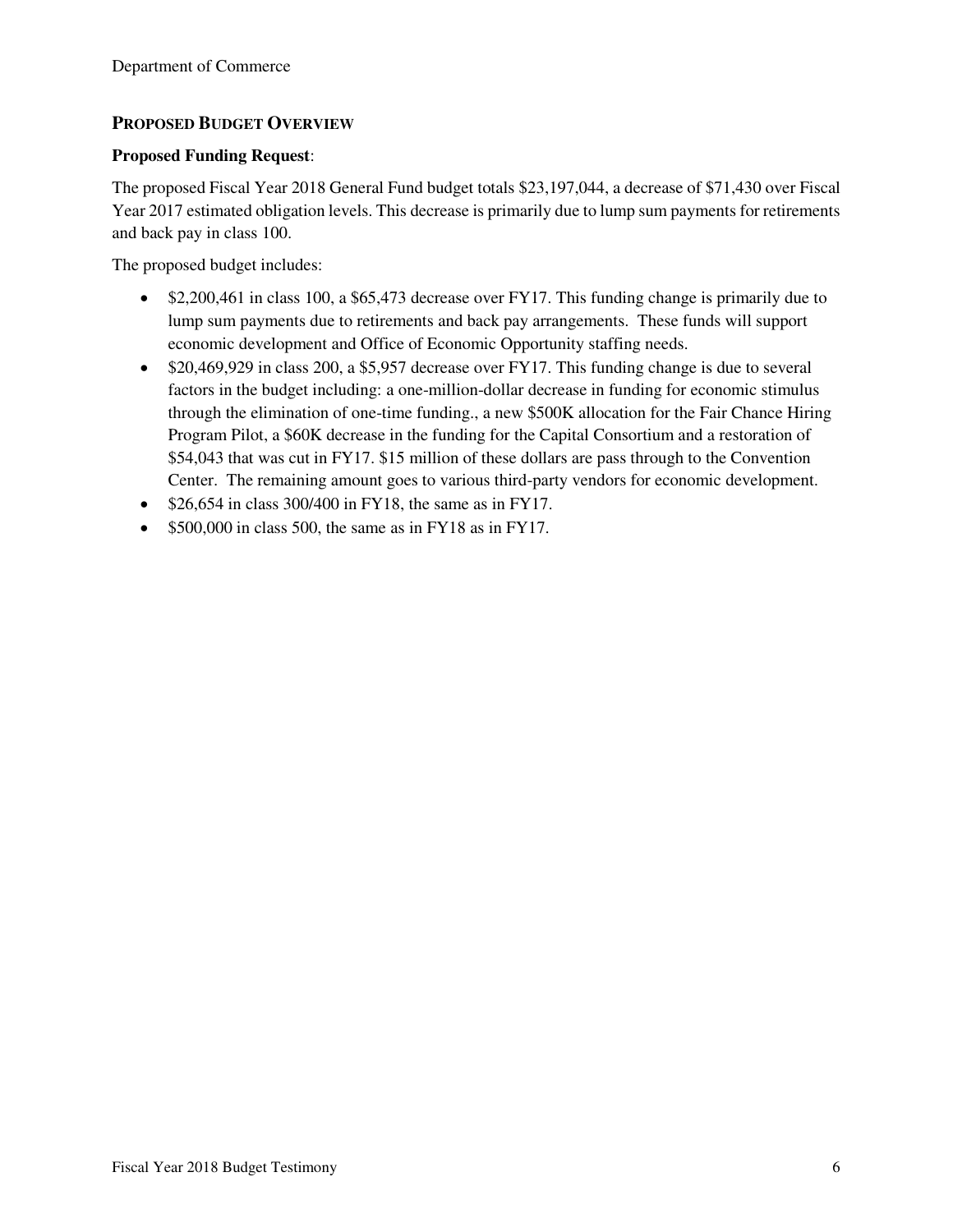## **STAFFING LEVELS**

The department is requesting 43 budgeted positions for FY18, an increase of 1 over FY17. The increase of 1 position is attributed to an additional OEO staff person to assist with monitoring and compliance of City and non-city EOPs as requested by City Council.

## **NEW HIRES**

| New Hires*                |                     |         |                |         |
|---------------------------|---------------------|---------|----------------|---------|
|                           | <b>Total Number</b> | English | Spanish        | Swedish |
| Black or African American | 4                   | 4       |                |         |
| Hispanic or Latino        |                     |         |                |         |
| White                     | 3                   | 2       |                |         |
| Total                     | 8                   | 6       | $\mathfrak{D}$ |         |

\* New Hires includes hires from July 1, 2016 to March 31, 2017 and includes two employees funded by PIDC.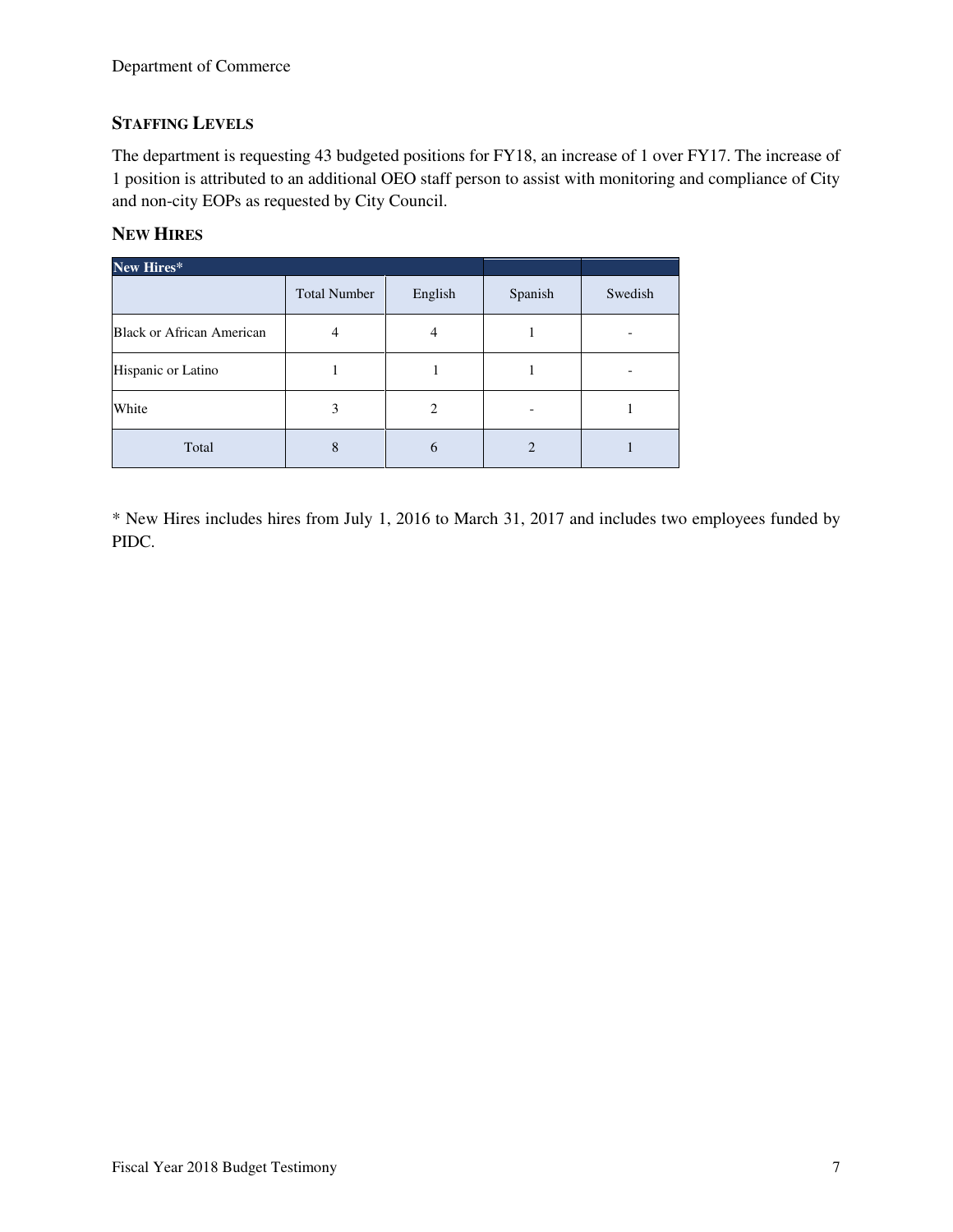## **PERFORMANCE, CHALLENGES, AND INITIATIVES**

| FY18 Performance Measures: Economic Development                    |             |                 |             |             |  |  |  |  |  |  |  |  |
|--------------------------------------------------------------------|-------------|-----------------|-------------|-------------|--|--|--|--|--|--|--|--|
| Measure                                                            | <b>FY16</b> | <b>FY17 YTD</b> | <b>FY17</b> | <b>FY18</b> |  |  |  |  |  |  |  |  |
|                                                                    | Actual      | (Q1 & Q2)       | Estimate    | Target      |  |  |  |  |  |  |  |  |
| Number of businesses supported *                                   | 5,404       | 2.751           | 5,875       | 6,178       |  |  |  |  |  |  |  |  |
| Number of commercial corridors supported **                        | 26          | 30              | 30          | 30          |  |  |  |  |  |  |  |  |
| Number of jobs created or retained (ONBS and OBD, combined)<br>*** | 11.493      | 3.024           | 14.148      | 14.700      |  |  |  |  |  |  |  |  |
| Individuals supported with college and career readiness ****       | 44,000      | 48,400          | 50,000      | 58,000      |  |  |  |  |  |  |  |  |

*\* "Support" encompasses grants (such as camera or storefront), technical assistance, consultation through the Office of Business Services (often businesses calling with questions and needing help with a city process), workshops for businesses, access to capital referrals, etc.* 

*\*\* The number of corridors represents the number of corridors where Commerce is funding corridor management and/or cleaning, and those are one-year contracts.* 

*\*\*\* FY17 appears low thus far, as the 3,024 figure does not include jobs data from ONBS (this data is collected annually and is*  not available at mid-year). Both units collect this data on different time periods. This metric will be available upon finalization of *ONBS jobs data at the end of FY17. ONBS's FY17 target for jobs is 8,100, which gives Commerce a year-end estimate of 14,148 \*\*\*\* Commerce supports students through seminars, college fairs, professional development sessions, mentoring, and awareness campaigns during the first half of the fiscal year. As a result, the number of additional individuals who are supported through these activities during the second half of the year is much lower.* 

| <b>FY18 Performance Measures: OEO</b>         |               |                 |               |               |  |  |  |  |  |  |  |
|-----------------------------------------------|---------------|-----------------|---------------|---------------|--|--|--|--|--|--|--|
| <b>Measure</b>                                | FY16 Actual   | <b>FY17 YTD</b> | FY17          | FY18 Target   |  |  |  |  |  |  |  |
|                                               |               | (Q1 & Q2)       | Estimate      |               |  |  |  |  |  |  |  |
| M/W/DSBE participation rate on contracts *    | $30.7\%$      | 24.6%           | 32.0%         | 35.0%         |  |  |  |  |  |  |  |
| Total dollar amount of awarded M/W/DSBE       |               |                 |               |               |  |  |  |  |  |  |  |
| contracts City-, Quasi-, and Federally-funded | \$318,256,613 | \$178,251,231   | \$330,000,000 | \$335,000,000 |  |  |  |  |  |  |  |
| contracts) $*$                                |               |                 |               |               |  |  |  |  |  |  |  |

*\*FY17 YTD is as of December 30, 2016.*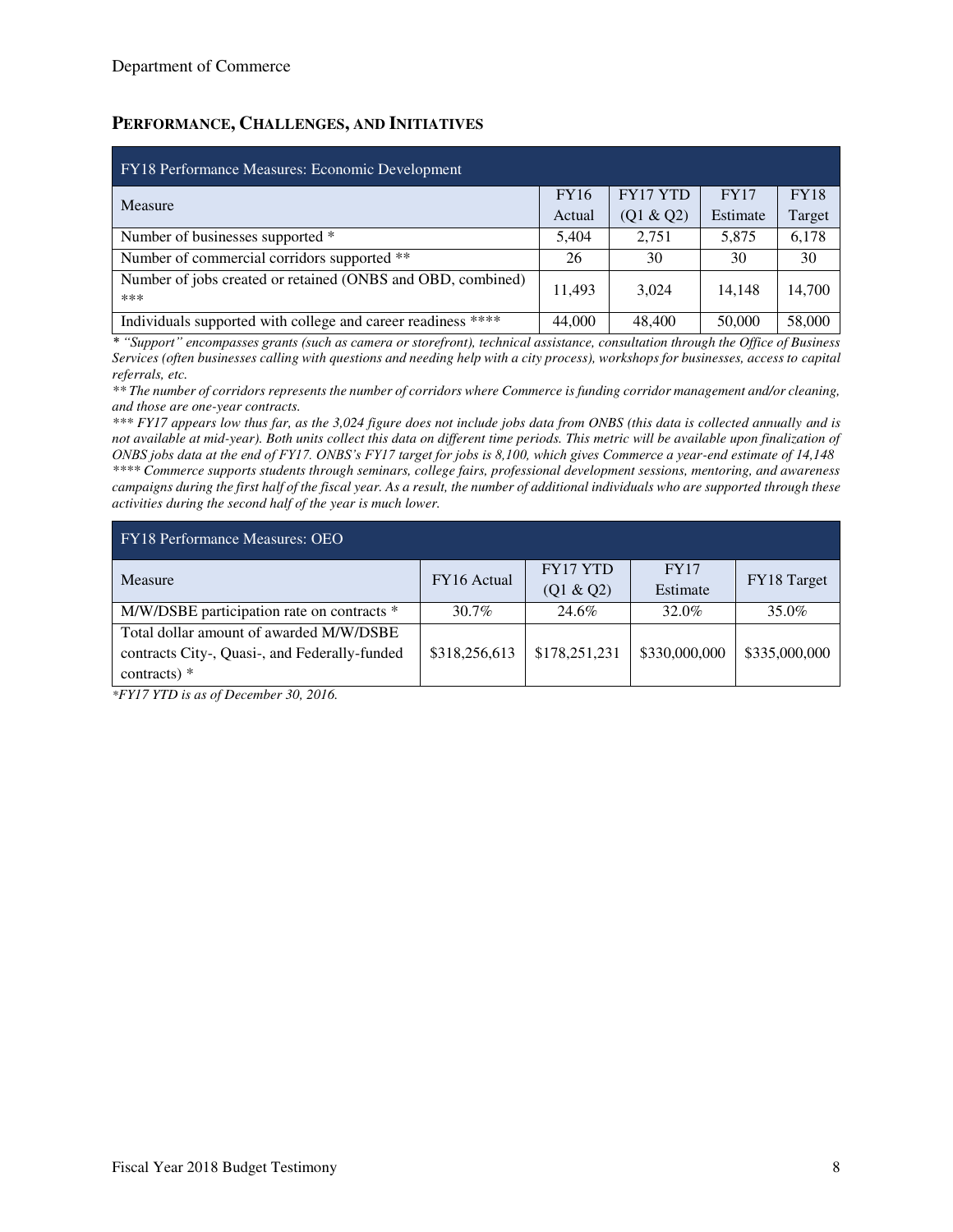#### **OTHER BUDGETARY IMPACTS**

#### **Federal and State (Where Applicable)**

The current Trump administration budget proposal would be devastating to Commerce and the City of Philadelphia. It would eliminate the Community Development Block Grant that funds commercial corridor revitalization, loans to small businesses, small business technical assistance, employment training and vacant land management. In FY16, the Department of Commerce received \$7.47 million in CDBG funding, more than the total budget allocated to core Commerce programs from the General Fund.

Budget cuts at the State level related to business attraction incentive programs, such as the Keystone Opportunity Zone program and the PA First program, for example, severely impact the ability of the City to package incentive offers when recruiting new companies and attempting to retain companies considering leaving the city.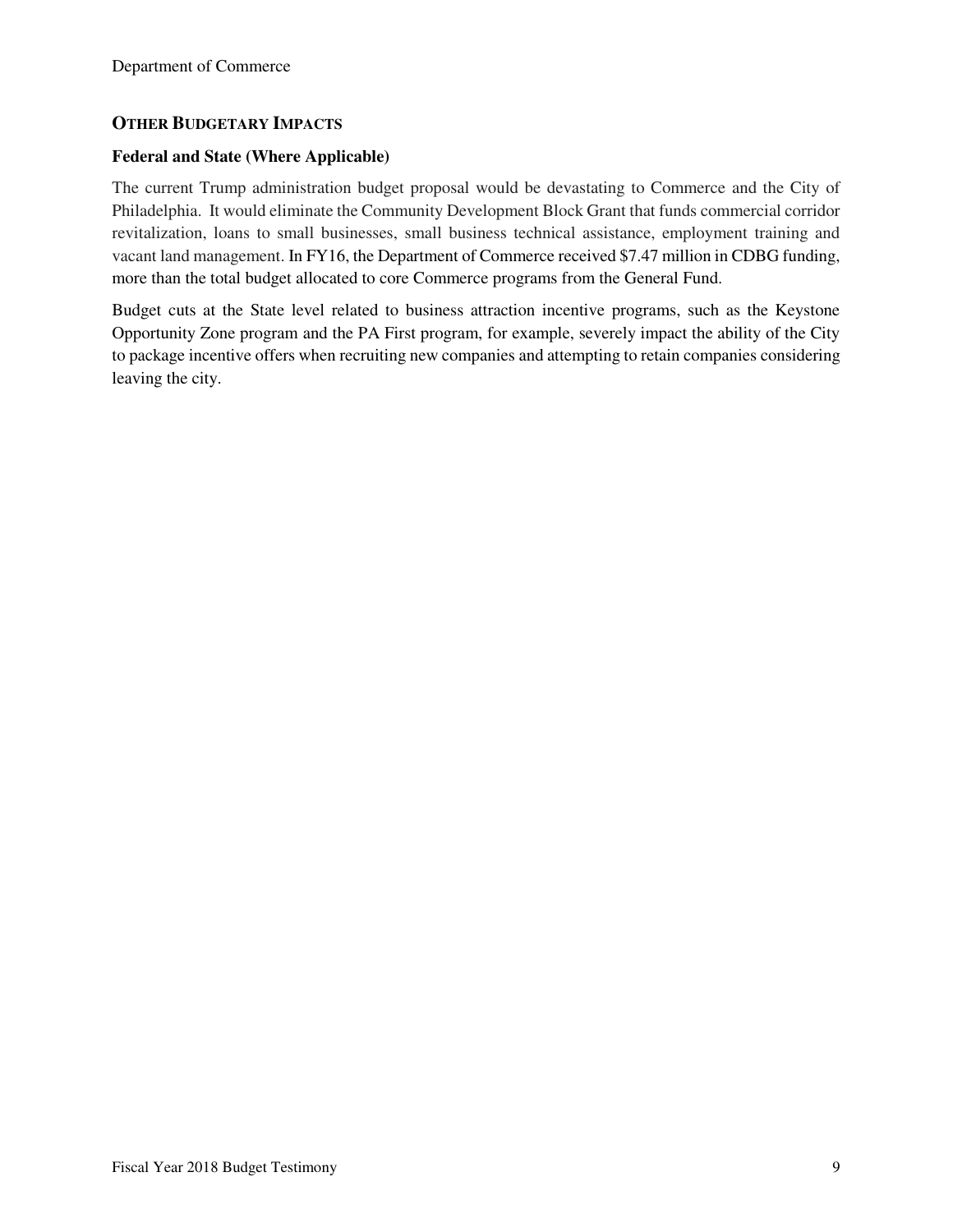# **CONTRACTING EXPERIENCE**

|                | <b>M/W/DSBE Participation on Large Professional Services Contracts</b> |                                 |                          |                               |                                                 |                                                 |                                          |                                           |                                                   |                                                                                                     |                                          |  |  |
|----------------|------------------------------------------------------------------------|---------------------------------|--------------------------|-------------------------------|-------------------------------------------------|-------------------------------------------------|------------------------------------------|-------------------------------------------|---------------------------------------------------|-----------------------------------------------------------------------------------------------------|------------------------------------------|--|--|
|                | Top Five Largest Contracts, FY17                                       |                                 |                          |                               |                                                 |                                                 |                                          |                                           |                                                   |                                                                                                     |                                          |  |  |
| Vendor<br>Name | Service<br>Provided                                                    | Dollar<br>Amount of<br>Contract | <b>RFP</b> Issue<br>Date | Contract<br><b>Start Date</b> | Ranges in<br><b>RFP</b>                         | $%$ of<br>M/W/DSBE<br>Participation<br>Achieved | \$ Value of<br>M/W/DSBE<br>Participation | Total $%$<br>Participation<br>- All DSBEs | Total \$<br>Value<br>Participation<br>- All DSBEs | Local<br><b>Business</b><br>(principal<br>place of<br>business<br>located<br>within City<br>limits) | Waiver for<br>Living Wage<br>Compliance? |  |  |
|                | Disparity                                                              |                                 |                          |                               | MBE: 25-<br>$30\%$<br><b>WBE: 25-</b><br>$30\%$ | 51%<br>$0\%$                                    | \$38,250<br>\$0                          |                                           |                                                   |                                                                                                     |                                          |  |  |
| Econsult *     | Study                                                                  | \$75,000                        | 10/16/15                 | 12/15/16                      | $DSBE: 0\%$                                     | $0\%$                                           | \$0                                      | $0\%$                                     | \$0                                               | Yes                                                                                                 | no                                       |  |  |

\* The contract for FY17 was a contract extension.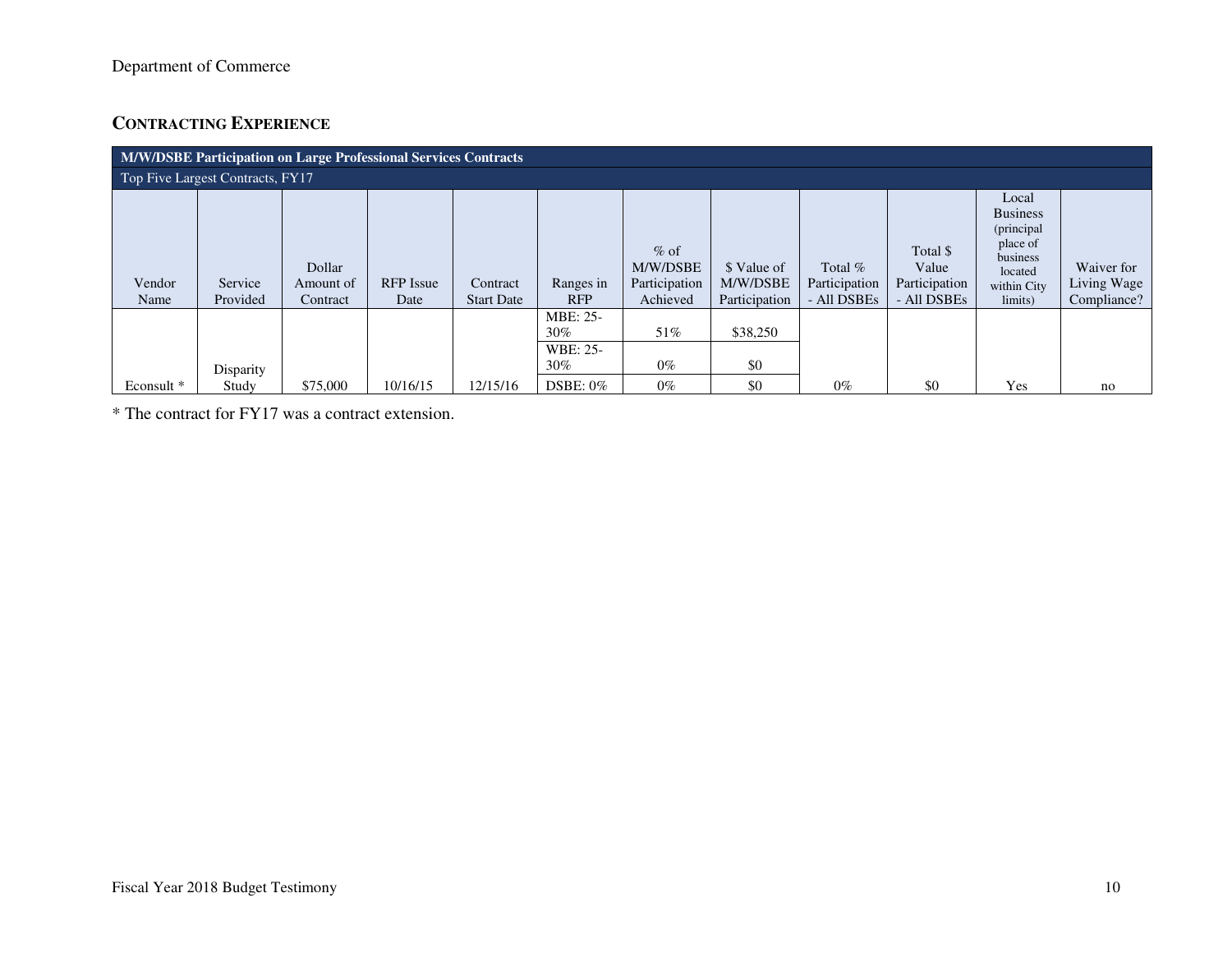# **EMPLOYEE DATA**

|                      | <b>Staff Demographics (as of February 1, 2017)</b> |                          |                            |                  |                          |  |  |  |
|----------------------|----------------------------------------------------|--------------------------|----------------------------|------------------|--------------------------|--|--|--|
|                      | <b>Full-Time Staff*</b>                            |                          | <b>Executive Staff</b>     |                  |                          |  |  |  |
|                      | Male                                               | Female                   |                            | Male             |                          |  |  |  |
|                      | African-American                                   | African-American         |                            | African-American | African-American         |  |  |  |
| Total                | 3                                                  | 14                       | Total                      | 1                | 1                        |  |  |  |
| % of Total           | 7%                                                 | 33%                      | % of Total                 | 17%              | 17%                      |  |  |  |
| Average Salary       | \$111,004                                          | \$71,261                 | Average Salary             | \$170,000        | \$122,500                |  |  |  |
| Median Salary        | \$106,088                                          | \$70,000                 | Median Salary              | \$170,000        | \$122,500                |  |  |  |
|                      | White                                              | White                    |                            | White            | White                    |  |  |  |
| Total                | 6                                                  | 9                        | Total                      | 1                | 2                        |  |  |  |
| % of Total           | 14%                                                | 21%                      | % of Total                 | 17%              | 33%                      |  |  |  |
| Average Salary       | \$81,328                                           | \$70,750                 | Average Salary             | \$136,370        | \$113,513                |  |  |  |
| <b>Median Salary</b> | \$77,266                                           | \$58,000                 | Median Salary              | \$136,370        | \$113,513                |  |  |  |
|                      | Hispanic                                           | Hispanic                 |                            | Hispanic         | Hispanic                 |  |  |  |
| Total                | $\overline{2}$                                     | $\overline{2}$           | Total                      | 1                | $\Omega$                 |  |  |  |
| % of Total           | 5%                                                 | 5%                       | % of Total                 | 17%              | $0\%$                    |  |  |  |
| Average Salary       | \$82,596                                           | \$39,209                 | Average Salary             | \$102,500        |                          |  |  |  |
| Median Salary        | \$82,596                                           | \$39,209                 | Median Salary<br>\$102,500 |                  |                          |  |  |  |
|                      | Asian                                              | Asian                    |                            | Asian            | Asian                    |  |  |  |
| Total                | $\mathbf{1}$                                       | $\overline{0}$           | Total                      | $\boldsymbol{0}$ | $\theta$                 |  |  |  |
| % of Total           | 2%                                                 | $0\%$                    | % of Total                 | $0\%$            | $0\%$                    |  |  |  |
| Average Salary       | \$59,901                                           | $\overline{\phantom{0}}$ | Average Salary             | $\mathbb{L}$     | $\overline{a}$           |  |  |  |
| <b>Median Salary</b> | \$59,901                                           | $\overline{a}$           | <b>Median Salary</b>       | $\mathbb{L}$     | $\overline{a}$           |  |  |  |
|                      | Other                                              | Other                    |                            | Other            | Other                    |  |  |  |
| Total                | 1                                                  | $\overline{4}$           | Total                      | $\mathbf{0}$     | $\mathbf{0}$             |  |  |  |
| % of Total           | 2%                                                 | 10%                      | % of Total                 | $0\%$            | $0\%$                    |  |  |  |
| Average Salary       | \$70,000                                           | \$76,317                 | Average Salary             | $\Box$           | $\overline{\phantom{a}}$ |  |  |  |
| <b>Median Salary</b> | \$70,000                                           | \$74,641                 | <b>Median Salary</b>       |                  |                          |  |  |  |
|                      | Bilingual                                          | <b>Bilingual</b>         |                            | <b>Bilingual</b> | Bilingual                |  |  |  |
| Total                | $\overline{c}$                                     | 6                        | Total                      | 1                | 1                        |  |  |  |
| % of Total           | 5%                                                 | 14%                      | % of Total                 | $17\%$           | 17%                      |  |  |  |
| Average Salary       | \$102,500                                          | \$82,094                 | Average Salary             | \$102,500        | \$108,000                |  |  |  |
| <b>Median Salary</b> | \$102,500                                          | \$89,391                 | <b>Median Salary</b>       | \$102,500        | \$108,000                |  |  |  |
|                      | Male                                               | Female                   |                            | Male             | Female                   |  |  |  |
| Total                | 13                                                 | 29                       | Total                      | 3                | 3                        |  |  |  |
| % of Total           | 31%                                                | 69%                      | % of Total                 | 50%              | 50%                      |  |  |  |
| Average Salary       | \$88,014                                           | \$69,589                 | Average Salary             | \$136,290        | \$116,508                |  |  |  |
| <b>Median Salary</b> | \$77,266                                           | \$68,000                 | <b>Median Salary</b>       | \$136,370        | \$119,025                |  |  |  |

\* Includes only City-funded positions, not positions through PIDC.